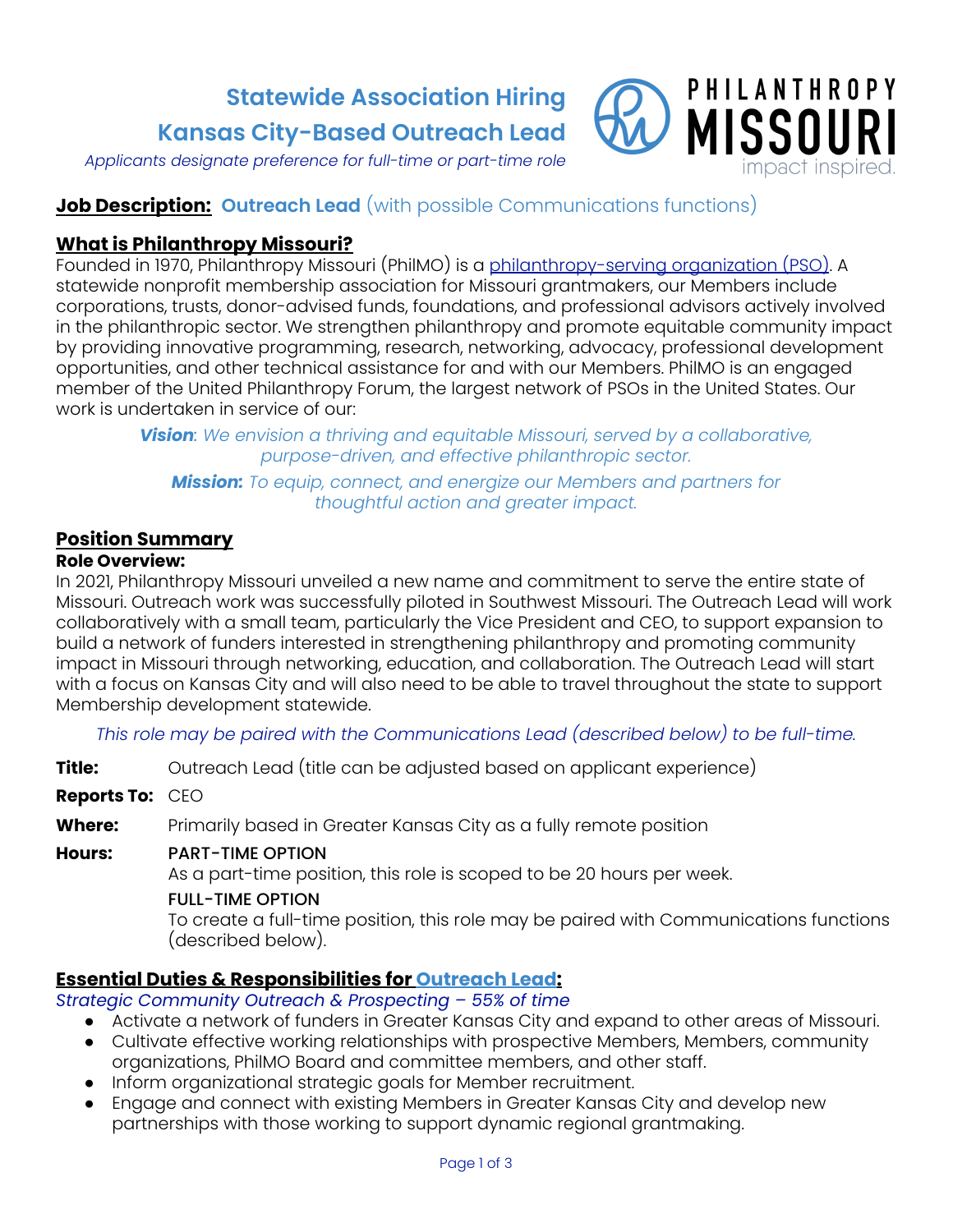● Steward relationships, connections, and information sharing among Members, other funders, and various regional and statewide stakeholders.

### *Member Support - 30% of time*

- Support Program Lead in designing and hosting programs in outreach footprint.
- Respond to Member requests for resources and support; map, maintain, and visually present data to provide insight and awareness about community needs, current and ongoing regional funding by foundations, government agencies, and others.
- Inform organizational strategic goals for Member programming and services.
- Administer and engage with funders via electronic distribution lists and listserv, contribute to website, e-newsletters, annual report content, and other Member communications and community outreach.

### *Sector Learning, Research, & Reports – 10% of time*

- Maintain familiarity with the literature and evolving landscape of philanthropy, development, and nonprofit management.
- Staff sector and topical research projects as needed.
- Ensure a high level of accountability through consistent and appropriate translation of work-related activities into progress reports for staff and Board of Directors..

### *Miscellaneous- 5% of time*

- Provide staff support for special projects or activities as needed.
- Engage actively in strategic planning and team development.
- With supervisor, identify and pursue meaningful individual professional development.

# **Required Qualifications, Skills, and Attitude for Outreach Lead:**

- Enthusiasm for PhilMO's mission and vision. Commitment to strengthening the philanthropic sector in Missouri.
- Be adept and invested in developing new and existing relationships to build strong and strategic partnerships among a diverse set of funders and other stakeholders
- Curiosity and passion for learning and growth-centered operating principles.
- Demonstrated commitment to diversity, equity, and cultivating inclusion across identities, beliefs, and lived experiences.
- Superb attention to detail balanced with capacity to navigate the unexpected.
- Agile self-starter who knows how to manage time, prioritize, focus, and get things done, tackling challenges along the way. Ability to work problems independently and arrive at viable solutions upon receiving initial direction.
- Strong written and verbal communication skills.
- Exhibit a high level of flexibility, organizational skills, enthusiasm, ethics, diplomacy, humor, and the ability to maintain confidentiality.
- Willingness to travel statewide as needed to support the network required; prefer access to reliable personal transportation.
- Ability to work occasional early morning and evening hours to support events.
- Bachelor's degree or equivalent combination of education and work/lived experience.

# **Preferred Qualifications & Skills for Outreach Lead:**

- Prior experience in recruiting, sales, advocacy, and/or group facilitation and programs..
- 2 or more years of experience working with grantmakers, nonprofit service providers, or intermediary organizations serving the nonprofit sector.
- Nuanced understanding of the field of philanthropy (e.g. corporate social responsibility, charitable giving, impact investing, etc.) and critiques of the sector.
- Comfortable using Microsoft Office Suite and Cloud-based document storage. Experience with Salesforce is a plus.